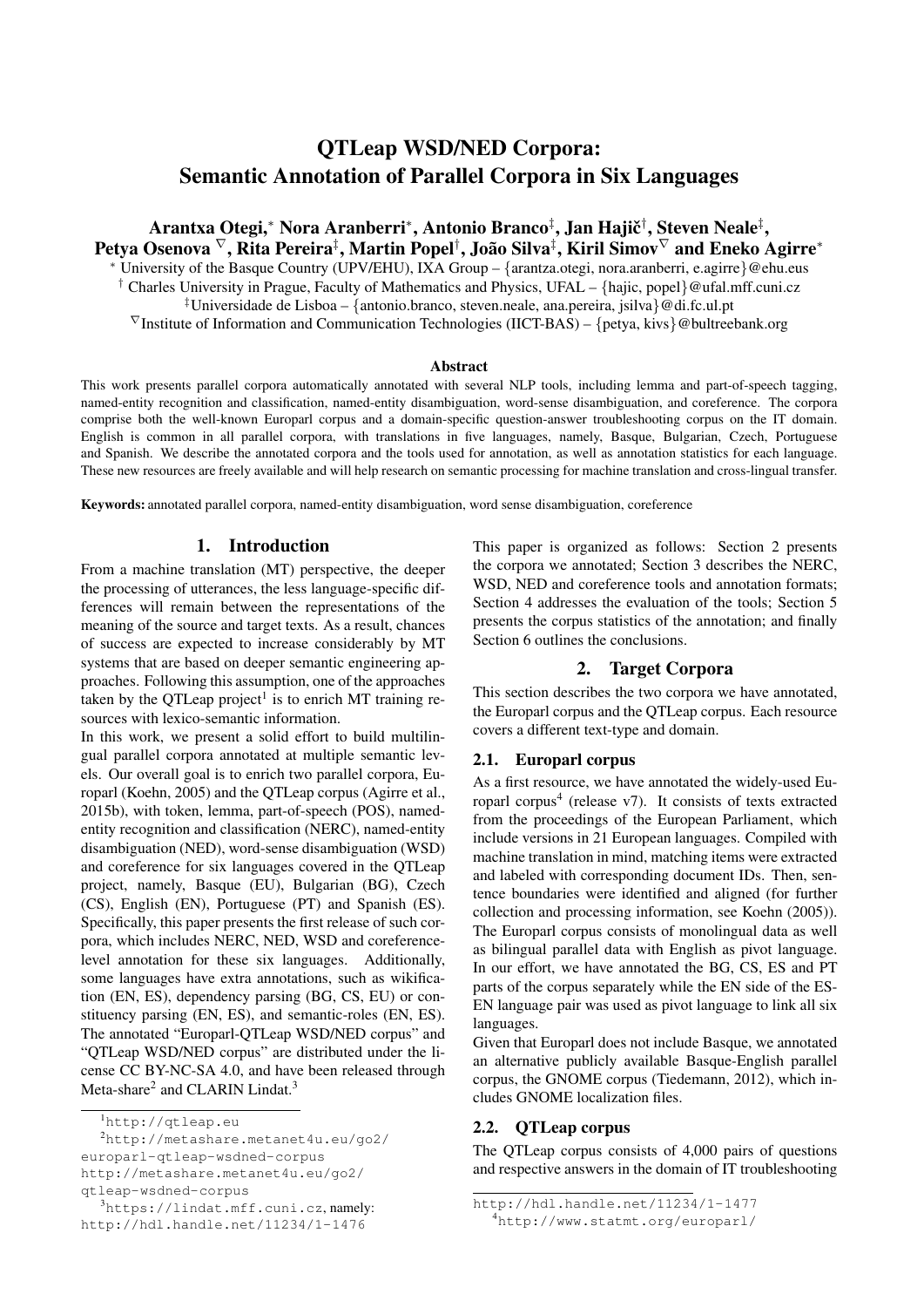for both hardware and software, distributed in four 1,000 pair batches (Gaudio et al., 2016). This material was collected using a real-life, commercial online support service via chat.

The QTLeap corpus is a unique resource in that it is a multilingual data set with parallel utterances in different languages (Basque, Bulgarian, Czech, Dutch, English, German, Portuguese and Spanish). This multilingual resource was obtained by translating the original Portuguese corpus into a pivot language, English, and this into the remaining six languages.

The current annotated corpus covers the first 2,000 sentences of the QTLeap corpus, which have been used to train the MT systems in the project.

# 3. Annotation Tools

In this section, we describe the NERC, NED, WSD and coreference tools used to annotate the corpora. We have chosen the tools based on their performance and their ease of use. We also describe the annotation formats.

# 3.1. Named-entity recognition and classification

Basque, English and Spanish ixa-pipe-nerc is a multilingual NERC tagger, part of IXA pipes (Agerri et al., 2014). Every model has been trained with the averaged Perceptron algorithm as described in Collins (2002) and as implemented in Apache OpenNLP. The datasets used for training the models are the following: Egunkaria dataset for Basque, a combination of Ontonotes 4.0, CoNLL 2003 and MUC 7 for English, and CoNLL 2002 for Spanish.

Bulgarian The Bulgarian NERC is a rule-based module. It uses a gazetteer with names categorized in four types: Person, Location, Organization, Other. The identification of new names is based on two factors – sure positions in the text and classifying contextual information, such as, titles for persons, types of geographical objects or organizations, etc. The disambiguation module uses simple unigram-based statistics.

Czech NameTag<sup>5</sup> is an open-source trainable tool for NERC (Straková et al., 2014). NameTag is distributed as a standalone tool or a library, along with pre-trained linguistic models. In the Czech model, entities are classified into two-level hierarchy of categories consisting of 42 finegrained categories merged into 7 super-classes.

Portuguese LX-NER is a NERC tool that handles the following types of expressions: Numbers (Arabic, Decimal, Non-compliant, Roman, Cardinal, Fraction, Magnitude class, Measures (Currency, Time, Scientific units), Time (Date, Time periods, Time of the day) and Addresses) and name-based expressions (Persons, Organizations, Locations, Events, Works, Miscellaneous). The number-based component is built upon handcrafted regular expressions. It was developed and evaluated against a manually constructed test-suite including over 300 examples. The namebased component is based on Hidden Markov Models technology and was trained over a manually annotated corpus of approximately 208,000 words (Ferreira et al., 2007).

# 3.2. Named-entity disambiguation

Basque ixa-pipe-ned-ukb performs NED based on UKB, a graph-based WSD tool (see Section 3.3.). The Wikipedia graph built from the hyperlinks between Wikipedia articles is used for the processing. This tool was successfully used for English NED (Agirre et al., 2015a).

**Bulgarian** NED annotations follow the same approach as the Bulgarian disambiguation module (see Section 3.3.), but the DBpedia classes are used instead of WordNet. The ontological hierarchy of DBpedia determines the more general categories for DBpedia instances (City, Politician, etc.) as subclasses of Person, Location and Organization. For other kinds of instances it relies on the most general category provided by the classification of the instance according to DBpedia. Then the standard module is adapted to use the new categories. In case the selected categories in the annotation are not sufficient for disambiguating among DBpedia instance URIs, we store all of them in the annotation.

Czech During the preparation phase for NED Named Entities Linking table was created. Each row of that table consists of the lemmatized Czech Wikipedia article's title, Czech Wikipedia URL and English DBpedia URL, based on Czech Wikipedia dump (containing Czech titles and corresponding Wikipedia URLs) and English-Czech DBpedia dump (containing Czech labels and English DBpedia URLs). Additionally, lemmatization and tagging for each title was applied using MorphoDiTa (Straková et al., 2014). For each entity that is detected by NameTag, its form is lemmatized. Then we search the table for the occurrences of this lemmatized form. In case of ambiguity, the algorithm picks up the most "popular" article. The popularity of the article is computed using Wikipedia page-to-page link records, so the article with the highest number of reference links is preferred.

English and Spanish ixa-pipe-ned module performs the NED task based on DBpedia Spotlight (Daiber et al., 2013). Assuming that a DBpedia Spotlight REST server for a given language is locally running, the module performs the disambiguation for each entity detected by NERC module. It offers the "disambiguate" and "candidates" service endpoints. The former takes the spotted text input and it returns the DBpedia resource page for each entity. The later is similar to disambiguate, but returns a ranked list of candidates.

Portuguese The NED module for Portuguese, LX-NED, uses DBpedia Spotlight to find links to resources about entities identified in pre-processed input text. It creates a process to run a Portuguese extraction of DBpedia Spotlight on a local server, then takes an input text pre-processed with lemmas, Part of Speech tags and named entities using the LX-Suite (Branco and Silva, 2006) and converts it to the 'spotted' format understood by Spotlight. This spotted input text is then disambiguated using DBpedia Spotlight, returning among other information links to existing Portuguese DBpedia resource pages for each named entity discovered.

<sup>5</sup>http://ufal.mff.cuni.cz/nametag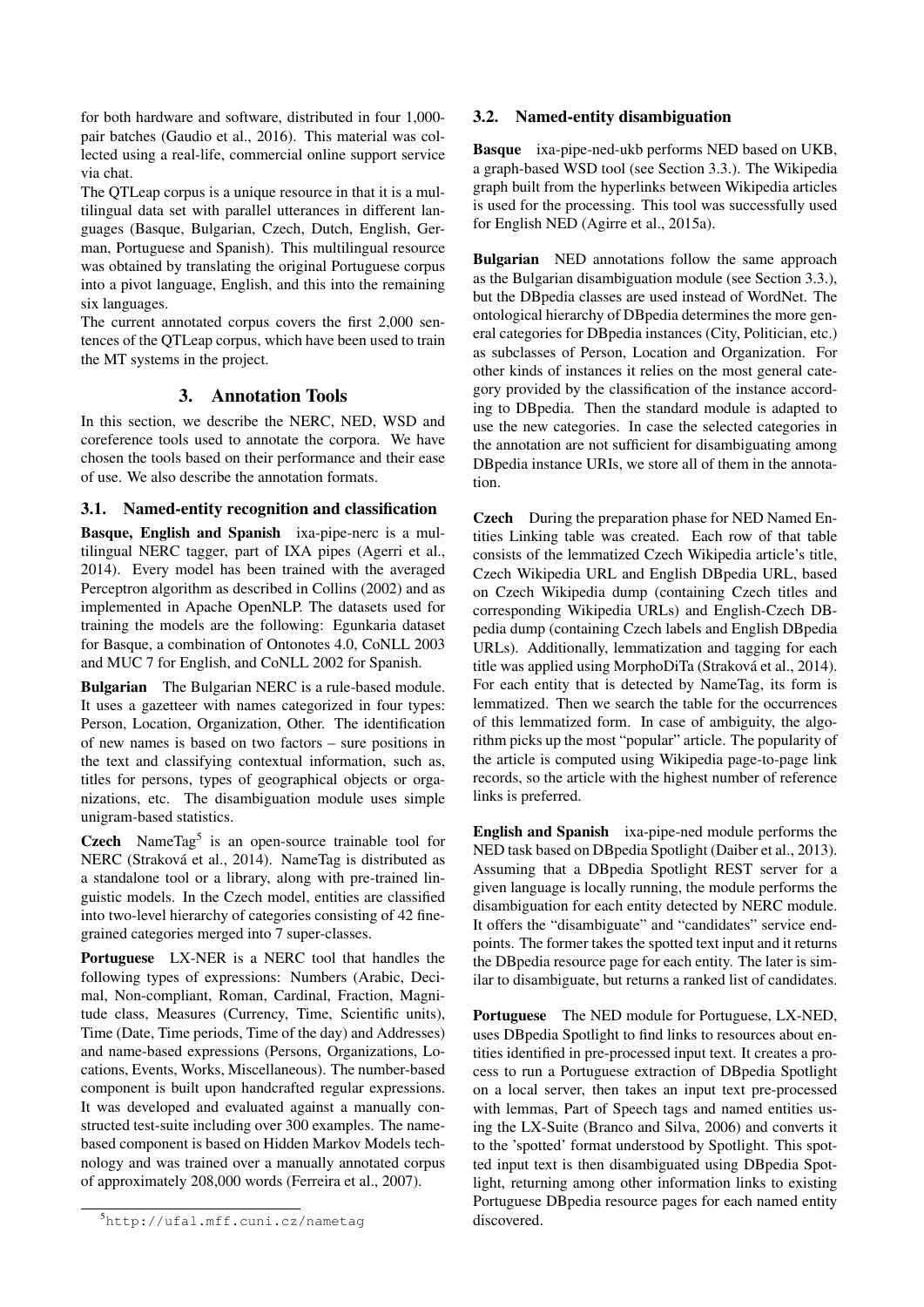# 3.3. Word-sense disambiguation

Basque, English and Spanish ixa-pipe-wsd-ukb is based on UKB, a collection of programs for performing graphbased WSD (Agirre and Soroa, 2009). It applies the socalled Personalized PageRank on a Lexical Knowledge Base (LKB) to rank the vertices of the LKB and thus perform disambiguation. WordNet 3.0 is the LKB used for this processing.

Bulgarian The basic version of Bulgarian WSD is implemented on the assumption of one sense per discourse and bigram statistics.

Czech Two different approaches were used for Czech WSD. The first approach based on the work of Dušek et al. (2015) focuses on verbal WSD. The second approach followed for the annotation is a straightforward way of achieving compatibility with English WordNet IDs. Since the Czech corpus contains the same sentences as the English corpus, the English WordNet ID annotation from this corpus is projected onto Czech words using GIZA++ word alignment.

Portuguese The Portuguese WSD tool, LX-WSD, is also based on UKB. The LKB from which UKB returns word senses within the pipeline has been generated from an extraction of the Portuguese MultiWordNet<sup>6</sup>.

# 3.4. Coreference

Basque ixa-pipe-coref-eu is an adaptation of the Stanford Deterministic Coreference Resolution (Lee et al., 2013), which gives state-of-the art performance for English. The original system applies a succession of ten independent deterministic coreference models or sieves. During the adaptation process, firstly, a baseline system has been created which receives as input texts processed by Basque analysis tools and uses specifically adapted static lists to identify language dependent features like gender, animacy or number. Afterwards, improvements over the baseline system have been applied, adapting and replacing some of the original sieves (Soraluze et al., 2015), taking into account that morphosyntactic features are crucial in the design of the sieves for agglutinative languages like Basque.

Bulgarian A basic version of a coreference resolution module uses paths in the dependency tree of each sentence. By using path patterns, anaphora resolution is mainly performed. When dealing with the rest of the word forms, the open class words that belong to the same synsets in Word-Net are considered and grouped them together.

Czech There are multiple modules for Czech coreference, each of them aiming at a specific type of coreference: coreference of reflexive pronouns, relative pronouns, zeros, personal and possessive pronouns in 3rd person and coreference of noun phrases (Bojar et al., 2012; Novák and Žabokrtský, 2011). Coreference relations are annotated between the nodes of dependency trees that serve as a deep syntax representation of sentences. This enables the system to take advantage of rich linguistic annotations available in the trees as well as to resolve coreference even for subject pronouns dropped from the surface representation (zeros), which is a common practice in Czech.

English and Spanish ixa-pipe-coref is loosely based on the Stanford Multi Sieve Pass system (Lee et al., 2013). The system consists of a number of rule-based sieves. Each sieve pass is applied in a deterministic manner, reusing the information generated by the previous sieve and the mention processing. The order in which the sieves are applied favors a highest precision approach and aims at improving the recall with the subsequent application of each of the sieve passes. This is illustrated by the evaluation results of the CoNLL 2011 Coreference Evaluation task (Lee et al., 2013; Lee et al., 2011), in which the Stanford system obtained the best results. The results show a pattern which has also been shown in other results reported with other evaluation sets (Raghunathan et al., 2010), namely, the fact that a large part of the performance of the multi-pass sieve system is based on a set of significant sieves. Thus, this module so far focuses on a subset of sieves only, namely, Speaker Match, Exact Match, Precise Constructs, Strict Head Match and Pronoun Match (Lee et al., 2013).

Portuguese For the Portuguese coreference tool, a decision tree classifier was experimented with. Given a pair of expressions, the classifier returns a true or false value that indicates whether those expressions are coreferent. The classifier was trained over the Summit Corpus (Collovini et al., 2007) using the J48 algorithm in the Weka machinelearning toolkit. The most relevant features, according to the work of de Souza et al. (2008), were extracted from Summ-It and used to train the J48 algorithm with default parameters. The resulting decision tree produced by J48 turned up to very simple and boils down to comparing the cores and the morphological information (gender and number) of the two expressions. As such, we found it easier to directly implement equivalent tests in-code instead of having to feed the extracted features to the Weka J48 classifier proper.

# 3.5. Annotation formats

Basque, Bulgarian, Czech, English and Spanish These corpora are annotated in the NAF format. The NAF format (Fokkens et al., 2014) is a linguistic annotation format designed for complex NLP pipelines that combines strengths of the Linguistic Annotation Framework (LAF) and the NLP Interchange Formats described by Ide and Romary (2003). Because of its layered extensible format, it can easily be incorporated in a variety of NLP modules that may require different linguistic information as their input.

Portuguese The corpus for Portuguese is divided into 4 text files - the raw corpus, and one file for the output of each of the three tools used to process it (WSD, NED and coreference). For each of the three tools output is provided in a standoff annotation format, consisting of one token per line (ID of each token in a markable pair in the case of the coreference tool), the appropriate output element of the respective tools (word sense, named entity URI or true or false in the case of coreference), and additional metadata such as token IDs, sentence IDs and part-of-speech (POS) tags in the case of the WSD and NED tools.

<sup>6</sup>http://multiwordnet.fbk.eu/english/home.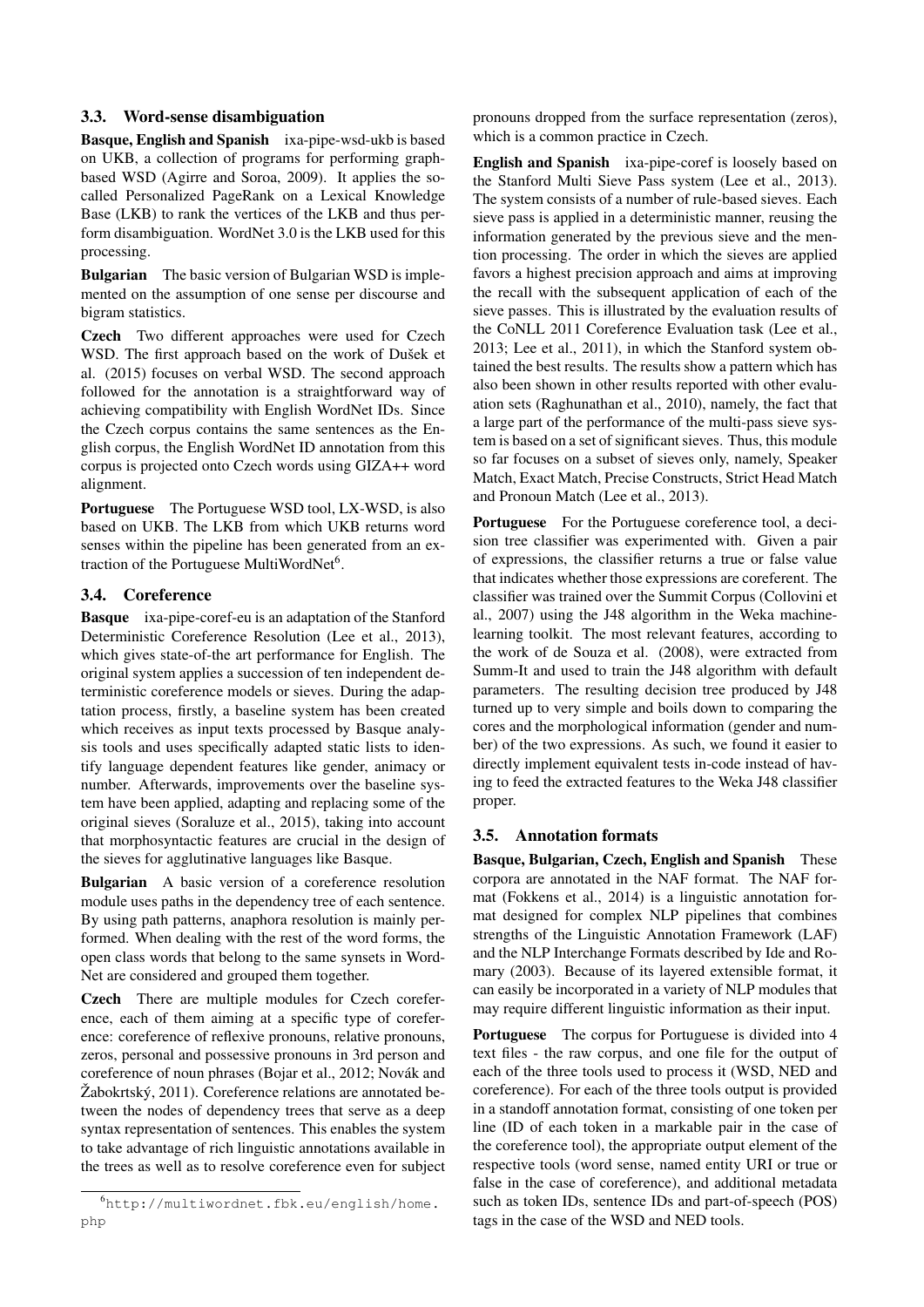| Language      | NERC  | <b>NED</b> | WSD   | Coreference |
|---------------|-------|------------|-------|-------------|
| <b>Basque</b> | 76.72 | 87.90      | 56.40 | 53.67       |
| Bulgarian     | 79.13 | 46.88      | 65.85 | 31.11       |
| Czech         | 80.30 |            | 80.47 | see 4.1.4.  |
| English       | 86.21 | 77.76      | 80.10 | 56.40       |
| Portuguese    | 85.73 | 67.07      | 65.00 |             |
| Spanish       | 80.16 | 65.11      | 79.30 | 51.38       |

Table 1: F-scores for annotation tools. Note that evaluation sets vary across languages.

# 4. Evaluation

### 4.1. Evaluation on standard datasets

We provide the performance measurements of the tools used to annotated the QTLeap WSD/NED corpora, providing information on the evaluation datasets and scores for each tool. The summary performance as measured on standard datasets for all languages is presented in Table 1.

#### 4.1.1. NERC

Basque A subset of the EPEC corpus including 60,000 tokens was manually annotated with 4,748 named entities.<sup>7</sup> When evaluated over a subset of ca. 15,000 tokens, ixapipe-nerc's F-score measure is 76.72% on 3 class evaluation and 75.40% on 4 classes.

Bulgarian The Bulgarian NERC tool was evaluated on a dataset of the BulTreeBank of 12,223 tokens.<sup>8</sup> The gold standard annotation contains 810 named entities. The Fscore of the tool is 79.13%.

Czech NameTag is the state-of-the-art NERC tool for Czech. Its F-score on the test portion of Czech Named Entity Corpus  $2.0^9$  is 80.30% for the coarse-grained 7-classes classification and 77.22% for the fine-grained 42-classes classification (Straková et al., 2014).

English The ixa-pipe-nerc module based on CoNLL  $2002^{10}$  and  $2003$ , <sup>11</sup> trained on local features only obtains F-score of 84.53%, and the models with external knowledge 87.11%. The OntoNotes CoNLL with 4 NE types and local features model obtains a F-score of 86.21%.

Portuguese The rule-based component of the NERC was evaluated against a manually constructed test-suite including over 300 examples. It scored 85.55% F-score. When trained over a manually annotated corpus of approximately 208,000 words and evaluated against an unseen portion with approximately 52,000 words, the data-based module scored a 85.73% F-score (Ferreira et al., 2007).

Spanish The ixa-pipe-nerc module for Spanish currently obtains the best results when training Maximum Entropy models on the CoNLL 2002 dataset. Our best model obtains a 80.16% F-score. The best result so far on this dataset is a 81.39% F-score (Carreras et al., 2002) when using external knowledge, and a 79.28% F-score without it.

### 4.1.2. NED

Basque The ixa-pipe-ned-ukb module for Basque was evaluated on the publicly available EDIEC (Basque Disambiguated Named Entities Corpus) dataset.<sup>12</sup> This dataset is a corpus of 1,032 text documents with manually disambiguated NEs (Fernandez et al., 2011). We obtained a performance of 87.90% in F-score (Pérez de Viñaspre, 2015).

Bulgarian The NED gold standard from the BulTreeBank-DB includes 667 instances annotated with DBpedia.<sup>13</sup> The F-score of the tool is 46.88%. The low results are due to the small coverage of the Bulgarian DBpedia.

Czech There is no publicly available Czech test set for NED, so we only performed a qualitative evaluation of the tool (see Section 4.2.2.).

English The ixa-pipe-ned module was evaluated on the TAC KBP 2011 dataset<sup>14</sup> and the AIDA corpus,<sup>15</sup> discarding NIL instances. The best results were a 68.93% F-score for TAC and a 77.76% F-score for AIDA.

Portuguese LX-NED was evaluated using the NEannotated version of the CINTIL International Corpus of Portuguese (Barreto et al., 2006). Out of the 26,371 NEs in the CINTIL corpus, 16,120 were manually disambiguated using DBpedia. 12,160 of these were also automatically disambiguated by LX-NED. We thus define recall as the number of entities with the same DBpedia entry assigned by both the NED tool and the human annotator, divided by the number of entities manually disambiguated (16,120). The F-score for LX-NED is 67.07%.

Spanish The Spanish ixa-pipe-ned module was evaluated on the TAC 2012 Spanish dataset.<sup>16</sup> The system identifies entities on a Spanish document and links them to an English Knowledge Base using the interlingual links from Wikipedia.<sup>17</sup> We obtained a performance of 65.11% in Fscore.

#### 4.1.3. WSD

Basque The ixa-pipe-wsd-ukb module for Basque was evaluated on the publicly available EPEC-EuSemcor dataset.<sup>18</sup> This dataset is a Basque SemCor corpus, that is, a

Interlanguage\_links

 $^{7}$ http://ixa2.si.ehu.es/eiec/eiec\_v1.0.tgz <sup>8</sup>http://www.bultreebank.org/dpbtb/

<sup>9</sup>http://ufal.mff.cuni.cz/cnec

<sup>10</sup>http://www.clips.ua.ac.be/conll2002/ner/

<sup>11</sup>http://www.clips.ua.ac.be/conll2003/ner/

<sup>12</sup>http://ixa2.si.ehu.es/ediec/ediec\_v1.0. tgz

<sup>13</sup>http://www.bultreebank.org/QTLeap/

<sup>&</sup>lt;sup>14</sup>Text Analysis Conference (TAC) for the Knowledge Base Population (KBP) track: https://www.ldc.upenn. edu/collaborations/current-projects/tac-kbp Datasets available on https://catalog.ldc.upenn. edu/

<sup>15</sup>https://www.mpi-inf.mpg.de/departments/ databases-and-information-systems/research/ yago-naga/aida/downloads/

<sup>16</sup>Text Analysis Conference (TAC) for the Knowledge Base Population (KBP) track: https://www.ldc.upenn. edu/collaborations/current-projects/tac-kbp Datasets available at https://catalog.ldc.upenn. edu/

<sup>17</sup>http://www.mediawiki.org/wiki/

<sup>18</sup>http://ixa2.si.ehu.es/mcr/EuSemcor.v1.0/ EuSemcor\_v1.0.tgz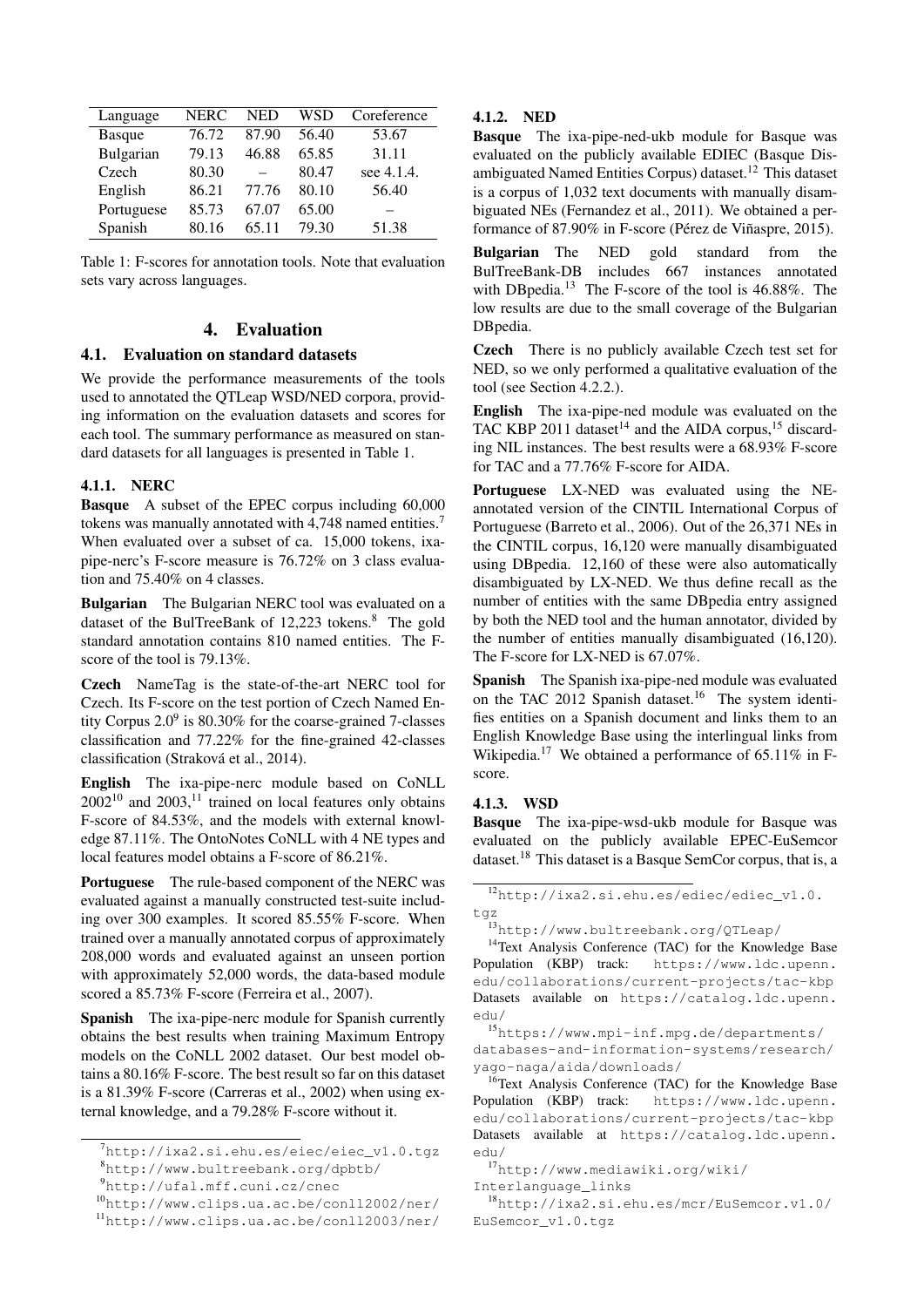Basque sense-tagged corpus, annotated with Basque Word-Net v1.6 senses (Pociello et al., 2011). More specifically, it contains 42,615 occurrences of nouns manually annotated, corresponding to the 407 most frequent Basque nouns. We obtained a 56.4% F-score.

Bulgarian The BulTreeBank-DB WSD gold standard includes 3,118 sense annotations. The tool obtained a 65.85% F-score. The result is relatively good, considering the limited size of the Bulgarian WordNet, used in the annotation.

Czech The verbal WSD approach (Dušek et al., 2015) was evaluated on the Prague Czech-English Dependency Treebank 2.0 (Hajič et al., 2012) and showed a  $80.47\%$  Fscore. For the second approach (Czech text annotated with English WordNet 3.0 IDs), there is no publicly available test set.

English The ixa-pipe-wsd-ukb module for English was evaluated on the general domain coarse-grained all-words datasets (S07CG) (Navigli et al., 2007). This dataset uses coarse-grained senses which group WordNet 2.1 senses. The WSD system was run using WordNet 2.1 relations and senses and the mapping from WordNet 2.1 senses. In order to return coarse grained-senses, the algorithm was run on fine-grained senses, and the scores were aggregated for all senses that mapped to the same coarse-grained sense. Finally, the coarse-grained sense with the highest score was chosen. The overall result obtained was a 80.1% F-score.

Portuguese LX-WSD was evaluated using the senseannotated version of the CINTIL International Corpus of Portuguese (Barreto et al., 2006), manually annotated with ILIs from the Portuguese MultiWordNet<sup>19</sup> (approximately 19,700 verified synsets). We thus define recall as the number of words with the same sense assigned by UKB and the human annotator, divided by the number of words manually disambiguated (45,502). LX-WSD scored a 65.00% F-score.

Spanish The ixa-pipe-wsd-ukb module for Spanish was evaluated on SemEval-2007 Task 09 dataset (Màrquez et al., 2007). The dataset contains examples of the 150 most frequent nouns in the CESS-ECE corpus, manually annotated with Spanish WordNet synsets. We ran the experiment over the test part of the dataset (792 instances) and obtained a 79.3% F-score.

### 4.1.4. Coreference

Basque The ixa-pipe-coref-eu module has been evaluated on the publicly available EPEC-KORREF dataset.<sup>20</sup> This dataset is a corpus of Basque text documents with manually annotated mentions and coreference chains, which consists of 46,383 words that correspond to 12,792 mentions. Our best system scored  $53.67\%$  CoNLL F-score<sup>21</sup>, 5 points above baseline (48.67% F-score) (Soraluze et al., 2015).

Bulgarian A part of BulTreeBank-DB dataset was annotated again by hand for coreference chains (1468 words, 37 coreference chains, including 154 phrases). The system returns 49 coreference chains, including 182 phrases. We have calculated the precision and recall as proposed in (Vilain et al., 1995). The measured F-score was 31.11%.

Czech Coreference resolvers for Czech were evaluated separately for three different classes of anaphors: relative pronouns, a joint group of subject zeros, personal, and possessive pronouns (all in 3rd person), and noun phrases. For each anaphor class, F-scores of finding any of its antecedents were measured on the evaluation set of Prague Dependency Treebank 3.0 (Bejček et al., 2013). The relative pronoun resolver, using rule-based approach, obtained a 67.04% F-score. The other two classes obtained a 50.28% F-score and a 44.40% F-score respectively, using a machine learning approach. The F-score is calculated from the counts of how often any of the anaphor's antecedent is found, collected over each of the anaphors individually. This evaluation approach is similar to the one presented by Tuggener (2014).

English The ixa-pipe-coref module was evaluated on the development auto section of the CoNLL 2011 shared evaluation task, $^{22}$  which uses the English language portion of the OntoNotes 4.0 corpus. It scored a 56.4% CoNLL F-score, around 3 points below Stanford's system.

Portuguese The Portuguese coreference tool was trained using the Summ-it Corpus (v3.0) (Collovini et al., 2007). For 316,000 sentences of the Portuguese side of Europarl (∼10 million tokens), the Portuguese Coreference tool was able to find 727,142 markable pairs, from which 22,984 (3.16%) are coreferent. One possible cause for the tool's low recall of markable pairs could be inconsistencies between the dependency-parsed and constituency-parsed inputs over which the tool runs.

Spanish The ixa-pipe-coref module for Spanish was evaluated on the publicly available datasets distributed by the SemEval 2010 task on Multilingual Coreference resolution, in which the AnCora-ES (the Spanish part) corpus is used, yielding a CoNLL F1 score of 63.4.

# 4.2. Qualitative evaluation on the QTLeap in-domain corpus

In this section, we include a qualitative evaluation of the tools when applied to the IT-domain QTLeap corpus. We give results per tool type, as conclusions for all languages were very similar.

# 4.2.1. NERC

The NERC tools remained at high accuracy level, although we identified a drop in performance due to change of domain. First, we observed a drop in recall. IT-domain texts include a considerable amount of brand and product names and the tools are not trained to identify them. As an example, out of the 85 occurrences of *Skype*, the Czech tool recognizes 15. Secondly, precision decreased by frequent

<sup>19</sup>http://multiwordnet.fbk.eu/english/home. php

 $^{20}$ http://ixa2.si.ehu.es/epec-koref/ epec-koref\_v1.0.tgz

 $21$ The CoNLL F-score is the average of the MUC, CEAF and B-CUBED F-scores (Pradhan et al., 2011)

<sup>22</sup>http://conll.cemantix.org/2011/

introduction.html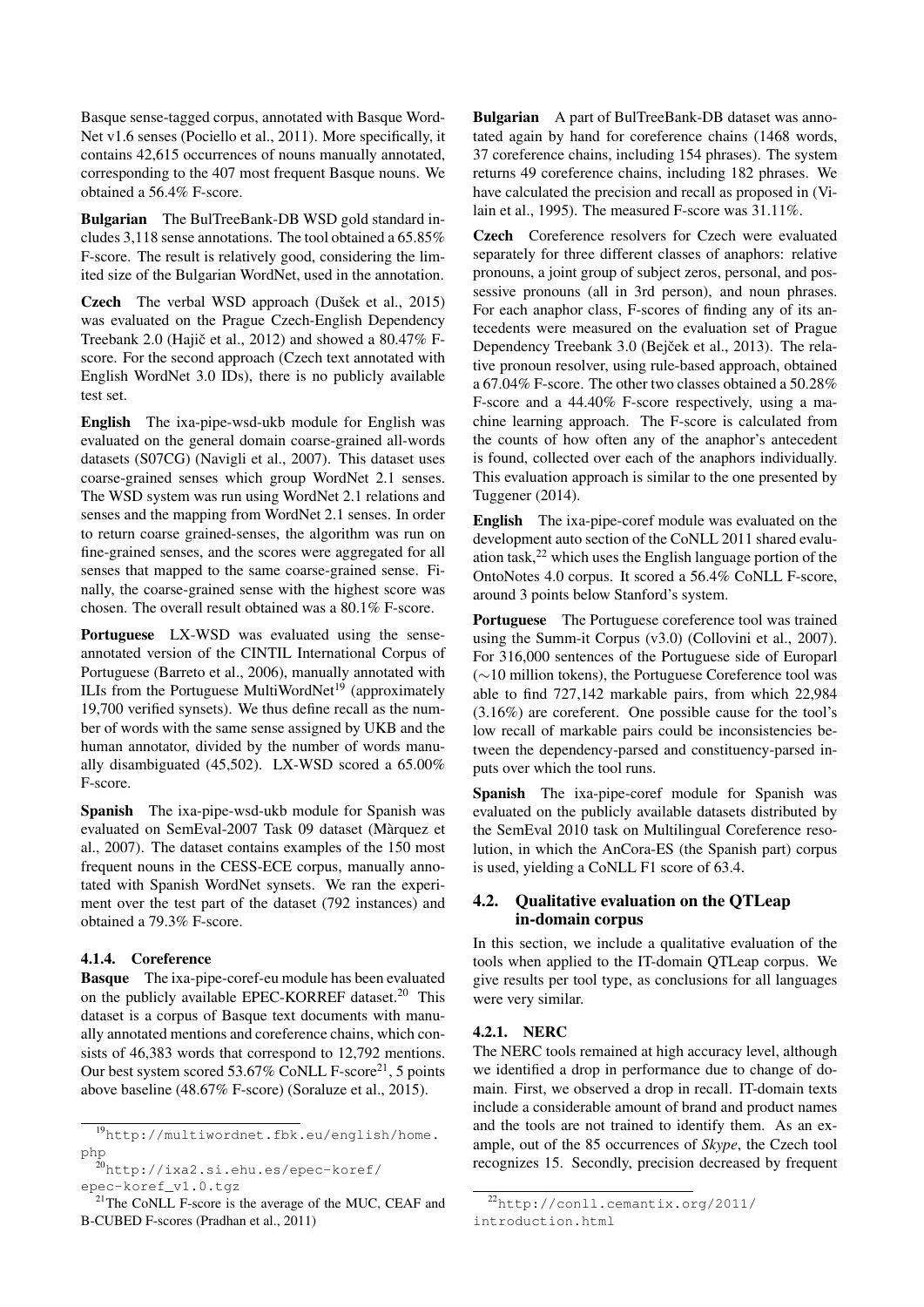| Corpus             | Basque |        | Bulgarian |       | Czech  |       | English |        | Portuguese |         | Spanish |        |
|--------------------|--------|--------|-----------|-------|--------|-------|---------|--------|------------|---------|---------|--------|
| tokens             | 53.239 |        | 67.591    |       | 71.061 |       | 68.913  |        | 72.018     |         | 71.989  |        |
| in WordNet         | 24,691 | 46.38% | 12.627    | 18.7% | .060   | 15.5% | 25,807  | 37.45% | 6.116      | 20.40\% | 22,704  | 31.54% |
| entities           | 869    |        | 180       |       | 715    |       | 2.999   |        | 3.799      |         | 4.313   |        |
| in DB pedia        | 252    | 29.00% | 180       | 100%  | 572    | 33.3% | .950    | 65.02% | .868       | 49.17%  | 3.175   | 73.61% |
| coreference chains | 5.542  |        | 306       |       | .027   |       | .199    |        | 183        |         | 705     |        |

Table 2: Statistics on the QTLeap WSD/NED corpus for six languages.

| Corpus             | Basque |           | Bulgarian |        | Czech |        | English |           | Portuguese |           | Spanish |        |
|--------------------|--------|-----------|-----------|--------|-------|--------|---------|-----------|------------|-----------|---------|--------|
| tokens             | 5.16M  |           | 4.84M     |        | 9.09M |        | 52.24M  |           | 5.04M      |           | 57.00M  |        |
| in WordNet         | 2.21M  | $42.94\%$ | $-28M$    | 26.50% | 4.47M | 49.20% | 22.70M  | $43.46\%$ | 0.66M.     | $32.13\%$ | 20.20M  | 35.43% |
| entities           | 0.07M  |           | 0.06M     |        | 0.30M |        | 1.91M   |           | 0.17M      |           | 2.18M   |        |
| in DB pedia        | 0.03M  | $40.26\%$ | 0.15M     | 39.40% | 0.12M | 39.40% | .50M    | 78.24%    | 0.10M      | 59.58%    | ⊟21M    | 55.49% |
| coreference chains | 0.72M  |           | 0.03M     |        | 0.20M |        | 1.25M   |           | 5.88M      |           | 0.94M   |        |

Table 3: Statistics on the Europarl-QTLeap WSD/NED corpus for six languages.

mislabeling for IT-specific entities. *USB*, *Wi-Fi* and *Internet* are all classified as Organization by the Basque tool. Similarly, *Windows*, *Facebook* and *Google* are often classified as Location by the Spanish, English and Portuguese tools. The mislabeling is exacerbated by the inherent ambiguity between company and product names. The analyses showed that classification modules are not tuned to deal with terminology, product names or highly instructive text, which is a known weakness of NERC tools trained on general corpora.

### 4.2.2. NED

The domain-specific entities identified by the NERC tools were mostly correctly linked to DBPedia, and therefore, the disambiguation tools seem to perform at the expected level. For instance, for Basque *Sareko* (net) and *Facebook* were linked to http://eu.dbpedia.org/resource/Internet and http://eu.dbpedia.org/resource/ Facebook, respectively. Even domain-specific products such as *Java* and *MB* were correctly linked to http://eu.dbpedia.org/resource/ Java\_(programazio\_lengoaia) and http: //eu.dbpedia.org/resource/Megabyte. We see, however, some room for improvement. Firstly, in-domain terminology still poses some difficulty, with cases such as *PC*, incorrectly linked to Microsoft Windows by the Czech tool http://cs.dbpedia. org/resource/Microsoft\_Windows, or *PS* which was incorrectly linked to the French Socialist Party http://eu.dbpedia.org/resource/ Frantziako\_Alderdi\_Sozialista by the Basque tool, when it was referring to PlayStation console. Secondly, the incorrect cases due to the lack of shared Wikipedia/DBpedia entries for the working languages is notable.

# 4.2.3. WSD

Word-sense disambiguation was based on WordNet for Basque, English, Portuguese and Spanish, and on Valency Lexicon (Urešová, 2011) for Czech. WSD performance was reasonable in the IT-domain, with little loss in accuracy. The decrease was mainly due to missing terms in the WordNets of the languages in question or incorrect assignments of synsets/valencies. Such is the case of the domainspecific *banda*, for instance, which was linked to the synset 30-04339291 with a confidence of 0.219025, referring to an *artifact consisting of a narrow flat piece of material*, instead of the correct synset 30-06260628, which is the specific synset for the domain of telecommunications *a band of adjacent radio frequencies (e.g., assigned for transmitting radio or television signals)*.

# 4.2.4. Coreference

The QTLeap corpus is quite peculiar from a coreference point of view. The user-machine interactions generally consist of one user question and one answer. The answer usually consists of one sentence, but occasionally a few short sentences are displayed. In this context, the number of coreference chains present in the texts is low. For example, the Czech resolvers found only a very small number of coreferent pairs (1,860 from 82,496 markable pairs).

# 5. Statistics

The statistics for the annotated corpora are shown in Tables 2 and 3. They report the number of tokens of the texts included in each corpus, the entities found by each of the named entity recognition tools and the annotated coreference chains. Additionally, the number of terms linked to WordNet by the word sense disambiguation tools and the number of entities linked to DBpedia by the named entity disambiguation tools are also displayed.

# 6. Conclusions

This paper presents two multilingual parallel corpora automatically annotated with lexico-semantic information for six languages. The corpora comprise both the wellknown corpus and a domain-specific question-answer troubleshooting corpus in the IT domain. This release includes NERC, NED, WSD and coreference-level annotation for Basque, Bulgarian, Czech, English, Portuguese and Spanish. We include references to the tools used, as well as the evaluation of each tool on standard data sets, and a qualitative assessment on the domain-specific QTLeap corpus. The primary goal of this effort is to enrich machine translation training resources with cross-lingual lexico-semantic information. This information helps abstract linguistic forms and reduce source and target language differences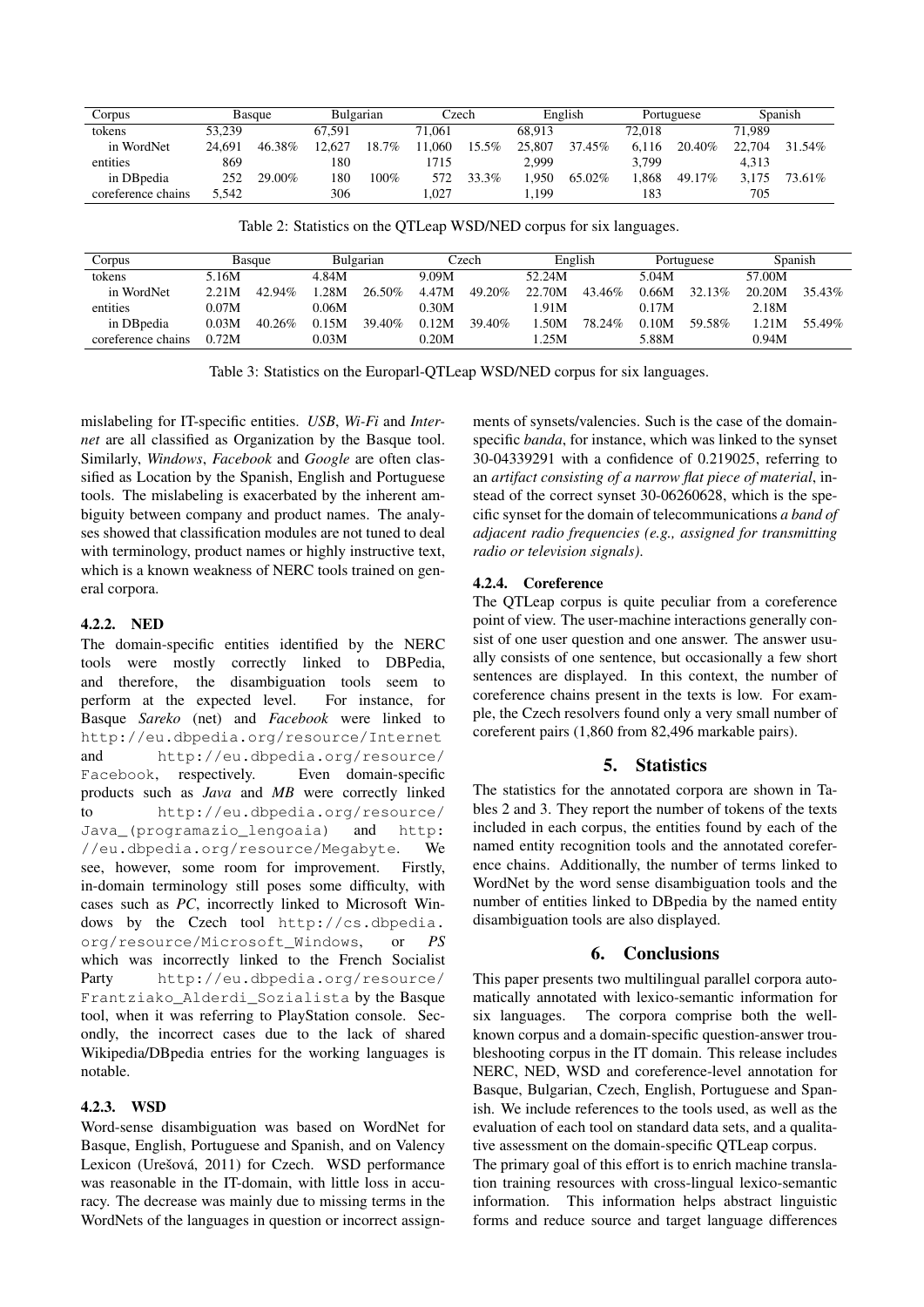during translation, increasing the probabilities of success. Additionally, however, this resource can be useful for crosslingual transfer. This resource is publicly available through Meta-share and CLARIN Lindat.

### Acknowledgments

This work has received support by the EC's FP7 (FP7/2007- 2013) under grant agreement number 610516: "QTLeap: Quality Translation by Deep Language Engineering Approaches". This work has been using language resources distributed by the LINDAT/CLARIN project of the Ministry of Education, Youth and Sports of the Czech Republic (project LM2015071).

#### References

- Agerri, R., Bermudez, J., and Rigau, G. (2014). IXA pipeline: Efficient and Ready to Use Multilingual NLP tools. In *Proceedings of the 9th Language Resources and Evaluation Conference (LREC2014)*, pages 26–31.
- Agirre, E. and Soroa, A. (2009). Personalizing PageRank for Word Sense Disambiguation. In *Proceedings of the 12th Conference of the European Chapter of the Association for Computational Linguistics*, EACL '09, pages 33–41. Association for Computational Linguistics.
- Agirre, E., Barrena, A., and Soroa, A. (2015a). Studying the Wikipedia Hyperlink Graph for Relatedness and Disambiguation.
- Agirre, E., Branco, A., Popel, M., and Simov, K. (2015b). Europarl QTLeap WSD/NED corpus. LIN-DAT/CLARIN digital library at Institute of Formal and Applied Linguistics, Charles University in Prague.
- Barreto, F., Branco, A., Ferreira, E., Mendes, A., Nascimento, M. F. B., Nunes, F., and Silva, J. (2006). Open Resources and Tools for the Shallow Processing of Portuguese: The TagShare Project. In *Proceedings of the 5th International Conference on Language Resources and Evaluation*, LREC '06, pages 1438–1443.
- Bejček, E., Hajičová, E., Hajič, J., Jínová, P., Kettnerová, V., Kolářová, V., Mikulová, M., Mírovský, J., Nedoluzhko, A., Panevová, J., Poláková, L., Ševčíková, M., Štěpánek, J., and Zikánová, Š. (2013). Prague Dependency Treebank 3.0.
- Bojar, O., Žabokrtský, Z., Dušek, O., Galuščáková, P., Majliš, M., Mareček, D., Maršík, J., Novák, M., Popel, M., and Tamchyna, A. (2012). The joy of parallelism with CzEng 1.0. In *Proceedings of LREC 2012*, Istanbul, Turkey. European Language Resources Association.
- Branco, A. and Silva, J. (2006). A Suite of Shallow Processing Tools for Portuguese: LX-Suite. In *Proceedings of the 11th Conference of the European Chapter of the Association for Computational Linguistics: Posters and Demonstrations*, EACL '06, pages 179–182. Association for Computational Linguistics.
- Carreras, X., Màrquez, L., and Padró, L. (2002). Named Entity Extraction Using AdaBoost. In *Proceedings of the 6th Conference on Natural Language Learning - Volume 20*, COLING-02, pages 1–4, Stroudsburg, PA, USA. Association for Computational Linguistics.
- Collins, M. (2002). Discriminative Training Methods for Hidden Markov Models: Theory and Experiments with

Perceptron Algorithms. In *Proceedings of the ACL-02 Conference on Empirical Methods in Natural Language Processing - Volume 10*, EMNLP '02, pages 1–8, Stroudsburg, PA, USA. Association for Computational Linguistics.

- Collovini, S., Carbonel, T. I., Fuchs, J. T., Coelho, J. C., Rino, L., and Vieira, R. (2007). Summ-it: um corpus anotado com informações discursivas visando sumarização automática. In *Proceedings of TIL 2007*.
- Daiber, J., Jakob, M., Hokamp, C., and Mendes, P. N. (2013). Improving Efficiency and Accuracy in Multilingual Entity Extraction. In *Proceedings of the 9th International Conference on Semantic Systems*, I-SEMANTICS '13, pages 121–124. ACM.
- de Souza, J. G. C., Gonalves, P. N., and Vieira, R. (2008). Learning Coreference Resolution for Portuguese Texts. In A. Teixeira, et al., editors, *Computational Processing of the Portuguese Language*, volume 5190 of *Lecture Notes in Computer Science*, pages 153–162. Springer Berlin Heidelberg.
- Dušek, O., Fučíková, E., Hajič, J., Popel, M., Šindlerová, J., and Urešová, Z. (2015). Using Parallel Texts and Lexicons for Verbal Word Sense Disambiguation. In Eva Hajičová et al., editors, Proceedings of the Third Interna*tional Conference on Dependency Linguistics (Depling 2015)*, pages 82–90, Uppsala, Sweden. Uppsala University, Uppsala University.
- Fernandez, I., Alegria, I. n., and Ezeiza, N. (2011). Semantic Relatedness for Named Entity Disambiguation Using a Small Wikipedia. In Ivan Habernal et al., editors, *Text, Speech and Dialogue*, volume 6836 of *Lecture Notes in Computer Science*, pages 276–283. Springer Berlin Heidelberg.
- Ferreira, E., Balsa, J., and Branco, A. (2007). Combining rule-based and statistical methods for named entity recognition in Portuguese. In *In V Workshop em Tecnologia da Informao e da Linguagem Humana*, pages 1615–1624.
- Fokkens, A., Soroa, A., Beloki, Z., Ockeloen, N., Rigau, G., van Hage, W. R., and Vossen, P. (2014). NAF and GAF: Linking linguistic annotations. In *Proceedings 10th Joint ISO-ACL SIGSEM Workshop on Interoperable Semantic Annotation*, page 9.
- Gaudio, R., Branco, A., and Burchardt, A. (2016). QTLeap – A Corpus for Cross-Lingual Information Dialogue. In *Proceedings of the 10th Language Resources and Evaluation Conference (LREC 2016)*.
- Hajič, J., Hajičová, E., Panevová, J., Sgall, P., Bojar, O., Cinková, S., Fučíková, E., Mikulová, M., Pajas, P., Popelka, J., Semecký, J., Šindlerová, J., Štěpánek, J., Toman, J., Urešová, Z., and Žabokrtský, Z. (2012). Announcing Prague Czech-English Dependency Treebank 2.0. In *Proceedings of the 8th International Conference on Language Resources and Evaluation (LREC 2012)*. European Language Resources Association.
- Ide, N. and Romary, L. (2003). Outline of the international standard linguistic annotation framework. In *Proceedings of the ACL 2003 workshop on Linguistic annotation: getting the model right-Volume 19*, pages 1–5. Associa-